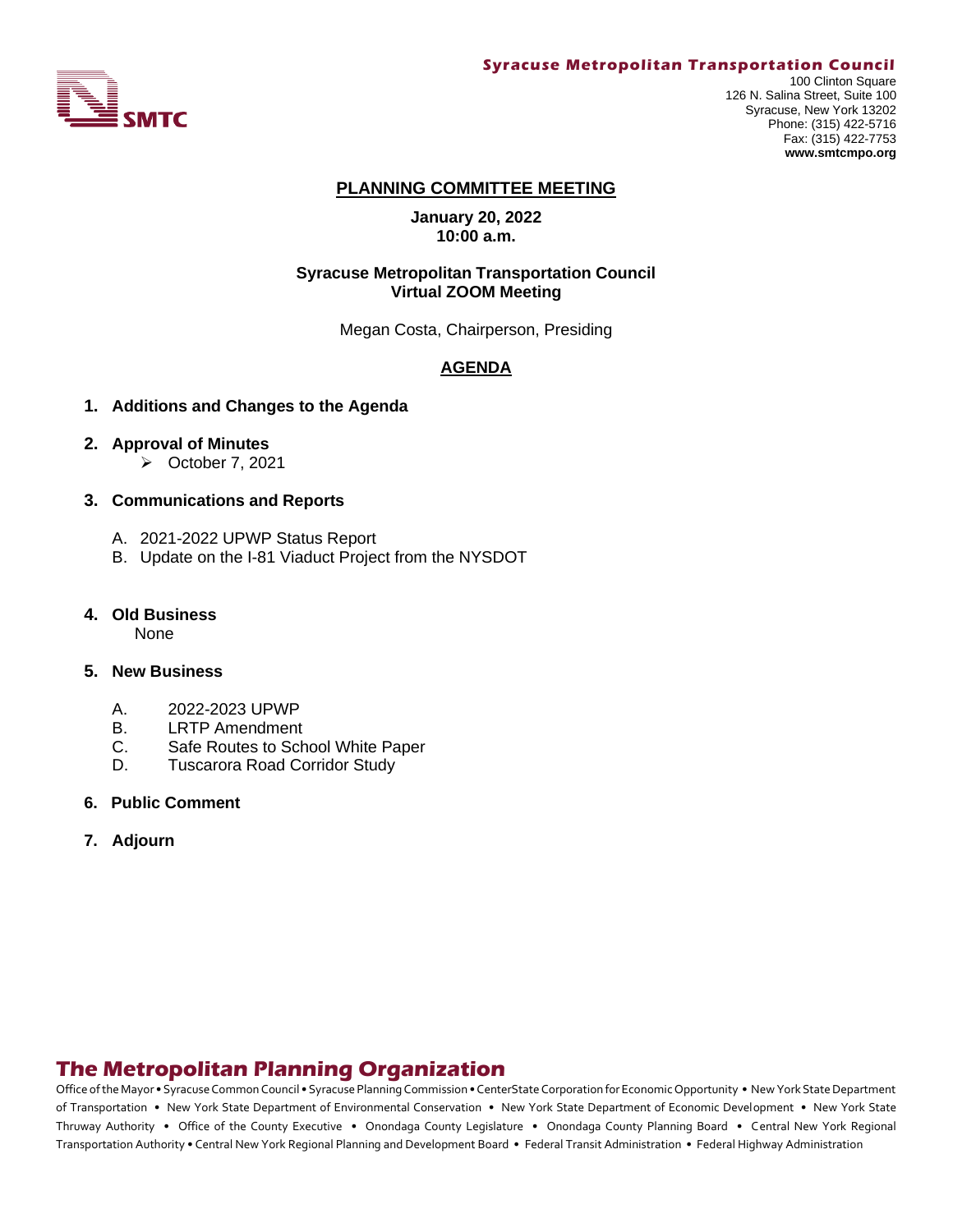# **SYRACUSE METROPOLITAN TRANSPORTATION COUNCIL**

# **MINUTES of the January 20, 2022 PLANNING COMMITTEE MEETING**

### **Voting Members Organization**

Jerrin George **NYS Thruway Authority** Dave Mankiewicz and CenterState CEO Neil Burke **City of Syracuse, DPW** 

### **Also Attending**

## **SMTC Staff**

Megan Costa, Chair **Syracuse-Onondaga County Planning Agency** Brian Schultz **CNY Regional Transportation Authority** David Roth NYS Department of Transportation Mary Robison, Vice Chair **City of Syracuse, Administration** Martin Voss Onondaga County Department of Transportation David Bottar **CNY Regional Planning & Development Board Cody Kelly Cody Kelly** Cody Kelly County Legislature Allison Bodine City of Syracuse, Division of Planning

Odean Dyer Onondaga County Department of Transportation EJ Moses CNY Regional Transportation Authority Ed Mueller CNY Regional Transportation Authority Katie Bergan NYS Department of Transportation Rich Sawczak NYS Department of Transportation Mark Frechette **NYS** Department of Transportation Jennifer Terry Federal Transit Administration

James D'Agostino, Mario Colone, Jason Deshaies, Andrew Frasier, Mike Alexander, Meghan Vitale, Tom Bardenett, Danielle Krol, Kevin Kosakowski

### **BUSINESS MEETING**

Chairperson Costa called the meeting to order at 10:03 a.m. via Zoom. Mr. D'Agostino completed a roll call by Agency. Mr. D'Agostino indicated the meeting is being recorded and live streamed on YouTube.

### **1. ADDITIONS AND CHANGES TO THE AGENDA**

There were no additions or changes to the agenda.

### **2. APPROVAL OF MINUTES**

Chairperson Costa inquired if there were any changes to the October 7, 2021, minutes. Hearing none, Chairperson Costa called for a motion. Mr. Schultz moved, and Mr. Voss seconded the Approval of the Minutes. The motion passed unanimously.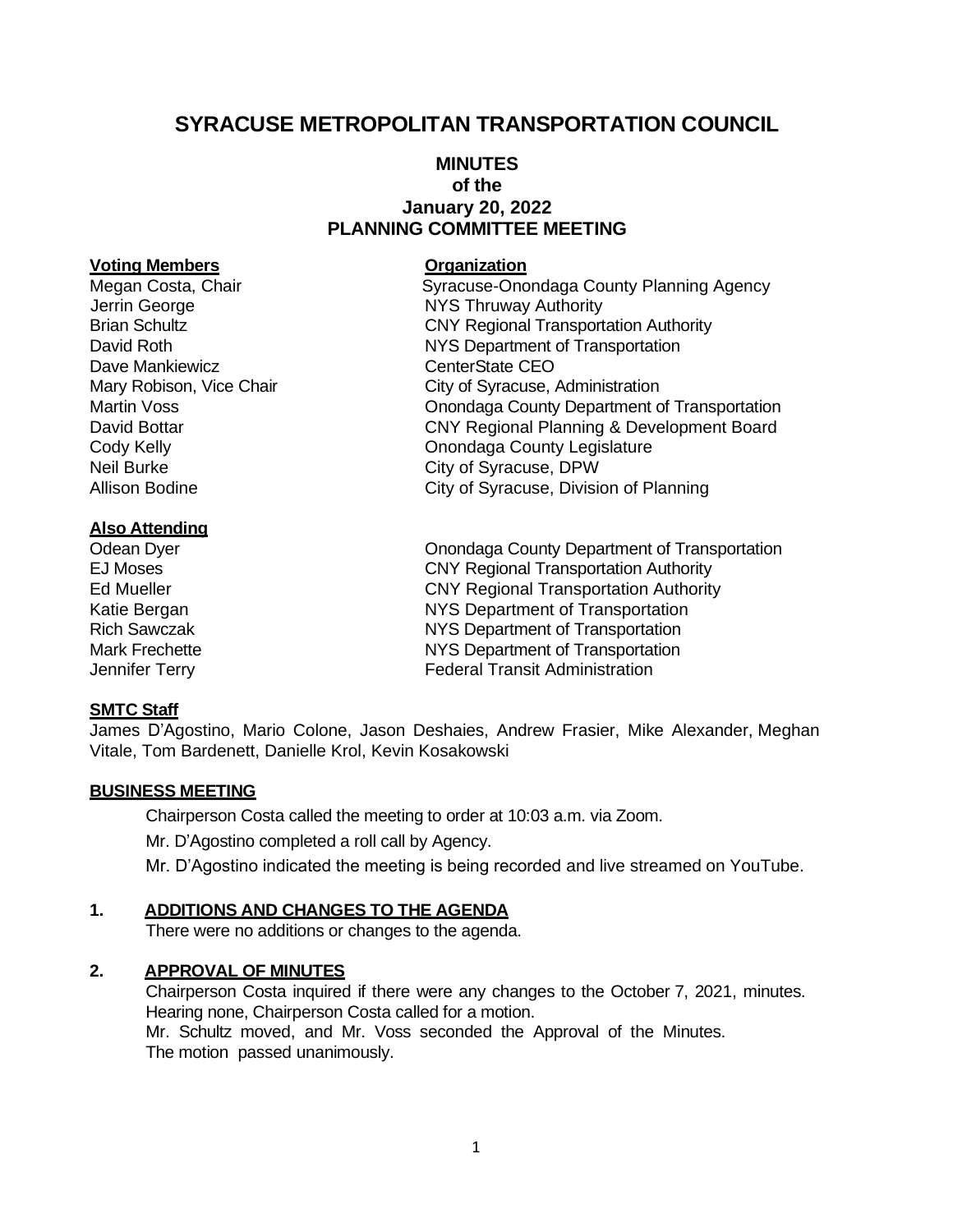# **3. COMMUNICATIONS AND REPORTS**

# **A. 2021-2022 UPWP STATUS REPORT**

Mr. D'Agostino moves to skip this report as a detailed UPWP overview will follow.

# **B. UPDATE ON THE I-81 VIADUCT PROJECT FROM THE NYSDOT**

Mr. Frechette from the NYSDOT provided an update to the committee members on the latest efforts regarding the I-81 Viaduct Project. Mr. Frechette indicated that the NYSDOT has received over 7,500 comments, one of the highest comment rates of any project from NYSDOT. Mr. Frechette mentioned that one of the most frequent comments regarded workforce participation. The roundabout proposed by MLK Elementary School was an issue raised by many, with NYSDOT understanding that it is a non-starter for the community. Mr. Frechette indicated that an information center will reopen before and during the construction period to engage the community throughout the process. Mr. Frechette indicated that NYSDOT has sent letters to all property owners who would be affected by the project prior to public meetings with the aim of engaging them in the conversation. Comments that came in ranged in size and scope, with all being responded to and incorporated into the study. Mr. Frechette mentioned that comments from the CNY community have been valuable and have helped shape the project, with an example being the inclusion of Exit 3 off I-481 after the PDEIS release. Commenters will be able to see their comments, and the responses to them, within the FEIS when it is released. Mr. Frechette indicated that NYSDOT is still waiting on all the necessary federal approvals for the project. Once those approvals are received, the FEIS will be released with a 30-day comment period. NYSDOT is looking for this project to compete in the Reconnecting Neighborhoods program within the IIJA that was passed in 2021 by Congress. The Planning and Policy Committees have a voting role in the financing of this project. Mr. Frechette mentioned the Governor's budget proposal includes \$1.1 billion specifically for this project. Mr. Frechette indicated that NYSDOT will be working with the city and the surrounding community on prioritizing local hiring. A working group made up of DOT, FHWA, City of Syracuse, and our federal representatives was created to develop a local hiring preference for this project. NYSDOT performed a peer exchange with Colorado DOT to hear what the local hiring process was for their I-75 project. Training for construction positions was the biggest takeaway of this exchange. The local hiring goal for I-81 submitted to FHWA was 15%. Mr. Frechette is optimistic that the SEP14 application will be approved. There will be over seven million hours of work for this project overall.

Mr. Schultz inquired if any groups that have been actively pushing against this project have affected the timeline of the project in any way. Mr. Frechette indicates that a viaduct alternative has been carried through the report, but NYSDOT has decided that the community grid is the preferred alternative to be constructed. There will be five construction contracts for phase one of the project. These contracts cannot be finalized until after the plan is approved. NYSDOT looks for this to occur in early 2023.

Mr. Mankiewicz inquired about the \$1.9 billion approved by the State and if the State pays for the project up front and then returns to the federal government for the 80% reimbursement. Mr. Frechette indicated that a large portion of the funds from the State would be coming from funds provided to the State through the IIJA. Mr. D'Agostino indicated that SMTC receives federal funding to provide to local projects. Due to I-81 being a federally funded project, the SMTC must approve of the funding before it can be spent on the project.

Mr. Mankiewicz asked how "local" is being defined as part of the hiring program. Mr. Frechette indicated that it is still being defined, but the definition will be focusing on including communities considered economically depressed.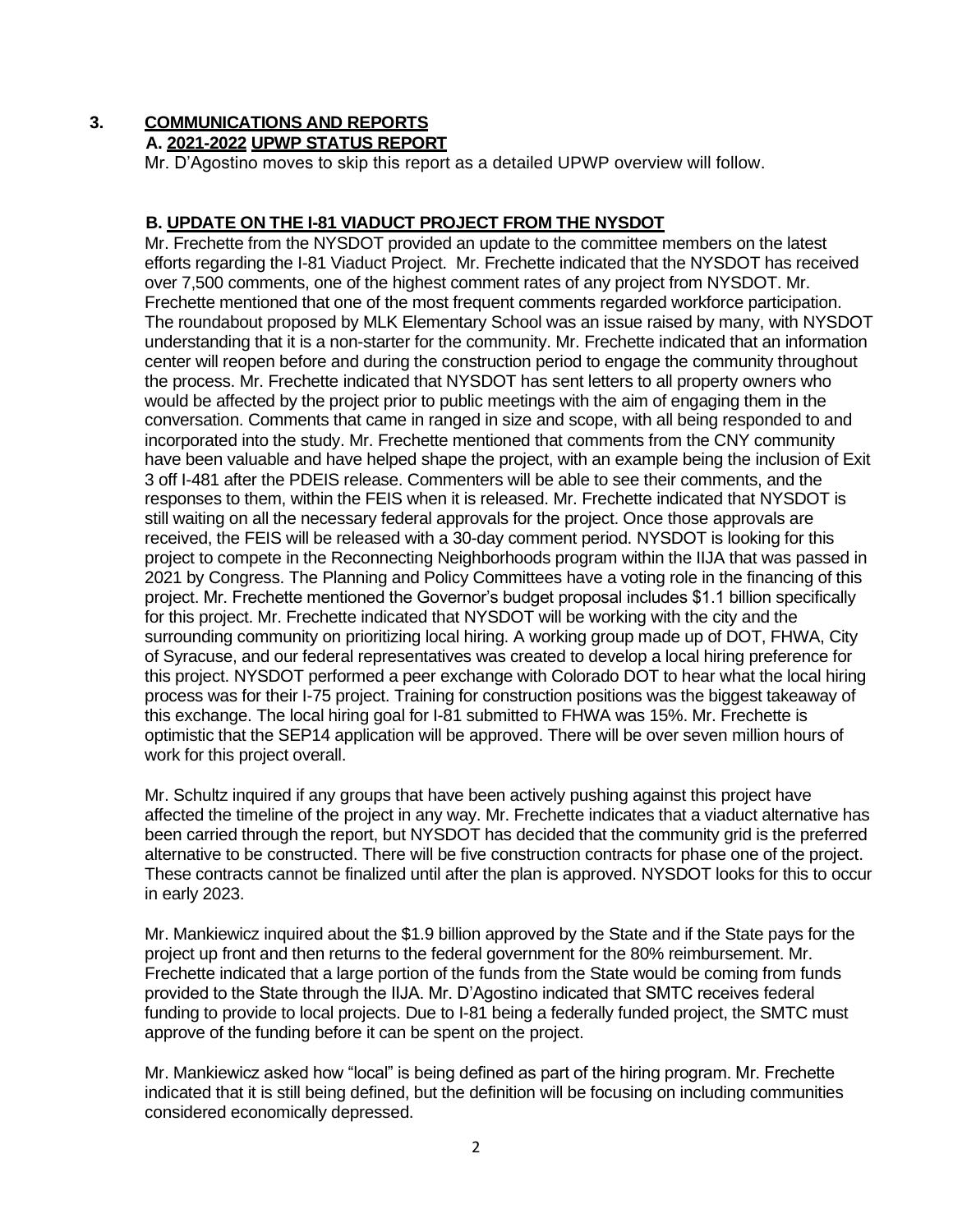Mr. Bottar asked what the work force application included and for what the funds can be used. Mr. Frechette stated that training will be the most important item in terms of the local hiring process. Conducting outreach to bring in viable candidates and train them in the needed fields through the Syracuse Build initiative has already begun with multiple classes of apprentices graduating recently. These graduates may eventually work on the I-81 project, but they can work on any projects after their graduation from the program. The Department of Labor also has a \$1 million training program in place.

Mr. Frechette indicated that the SEP14 application, should it be approved, will allow for NYSDOT to require contractors to include up to 15% of the worker hours to be performed by local hires. Mr. Bottar asked whether NYSDOT has funding to add to the training programs like Syracuse Build as demand is out stripping the ability of these programs at this time. Mr. Frechette mentioned that NYSDOT includes language within their contracts funding for apprenticeship programs to bring develop workers. It typically takes 3 years to graduate apprenticeship programs. Mr. Frechette indicated that training does need to be ramped up to reach the needs of this project.

This was an information item only and no action is required by the Committee.

# **4. OLD BUSINESS**

None

# **5. NEW BUSINESS**

### **A. 2022-2023 UPWP**

Mr. D'Agostino indicated that a call letter was sent to member agencies in the fall of 2021. As part of this meeting, the summary table was provided to members. Mr. D'Agostino reviewed the current UPWP including the projects that were completed in the past year. The SMTC has continued to expand public participation, releasing at least one printed newsletter and six digitally. The Forum on Active Transportation (FOAT) began this year. The 2020 Census is currently being analyzed and data incorporated into the SMTC database. Mr. D'Agostino mentioned that SMTC has taken on a new consultant for traffic counts to help keep counts up to date.

The SMTC has a number of ongoing efforts including providing GIS assistance to member agencies and updating internal files; The Bridge and Pavement CMS was completed as it is annually; Citywide pavement ratings for the City of Syracuse has continued, helping guide investments in road reconstruction; City sidewalk rating has also continued with the assistance of summer interns with 350 miles completed so far; SCOPA's Empire State Trail Local Economic Opportunities Plan; Travel demand modeling has been conducted for multiple studies within the UPWP, including on the Route 11 study in Mattydale; the Transportation Improvement Program (TIP) has been maintained. 100% of the funds have been obligated this year, which equates to \$76.162 million Federal. Development of a new 5-year TIP is underway.

The proposed 2022-2023 UPWP costs just over \$2 million with \$1.6 million for new FHWA and FTA planning funds. Eight major projects carrying over and nine new projects. Member agencies were contacted to submit planning projects. The projects carrying over into the new UPWP include: the Joint TMC Co-Location study; the Dome Traffic Management and Events Strategic Plan which is currently paused until the final decisions on I-81 are released; the Mattydale Rt 11 Corridor Study which will be completed in early 2022 with a public Q&A occurring shortly; the Manlius Village Center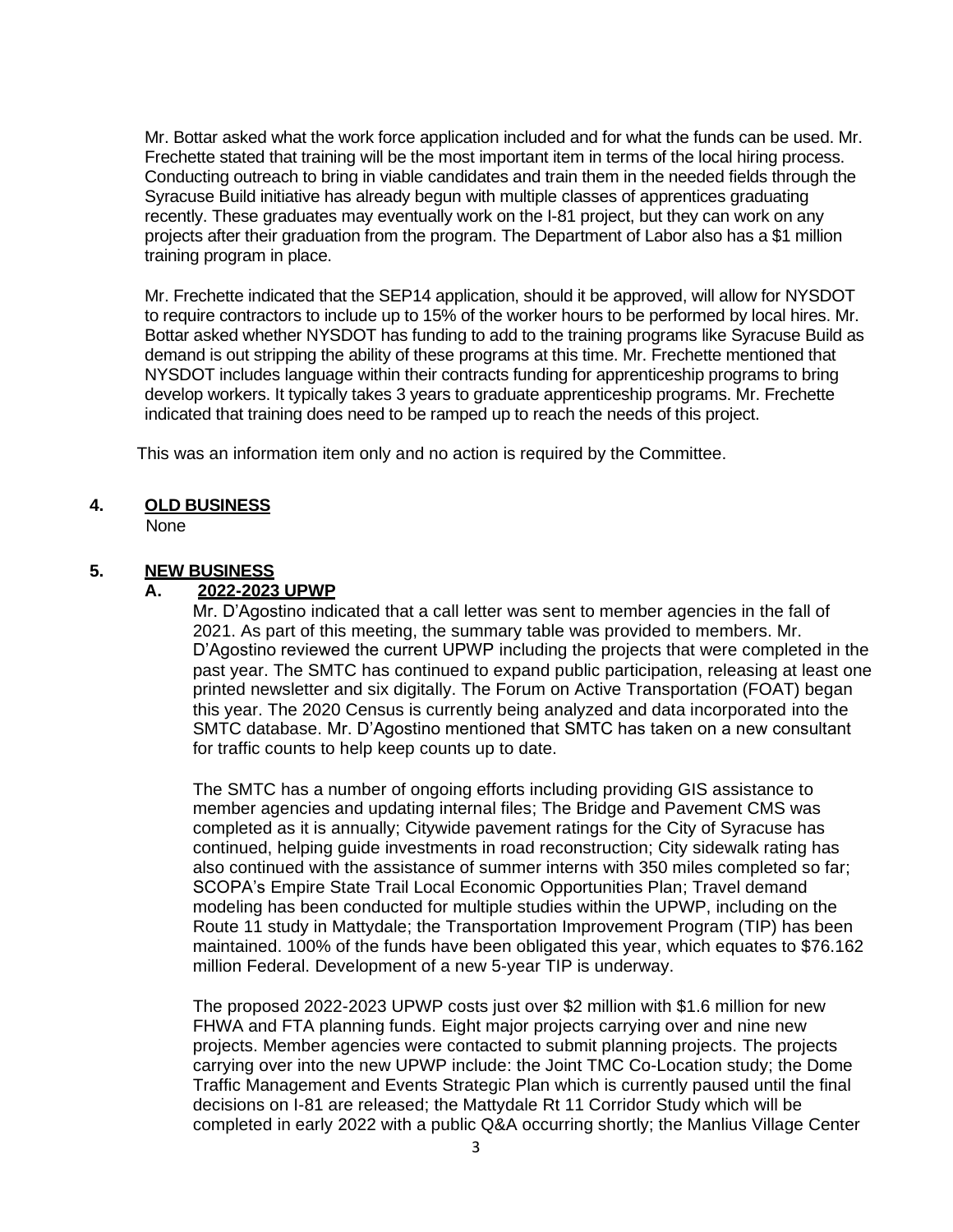Pedestrian Safety and Mobility Study; the Village of Skaneateles Pedestrian Safety and Access which just conducted a public outreach event this week; Syracuse School Loading Zone Study and the Syracuse Safe Routes to School Manual; and the Syracuse Residential Parking Permits Study which will be completed in the first half of 2022.

New projects for 2022-2023 include: a Centro rider on-board socio-economic survey; CNYRTA public outreach assistance; Downtown intersection safety; Westvale Plaza revitalization; Coldbrook Creek Trail study in the Valley neighborhood of the city; Westside Trail along Fayette Street in Syracuse; Community Streets Program building off Community Streets Guide from 2020; Nedrow Rt 11 Corridor Study; Martisco Rail-to-Trail Evaluation; and assistance for a variety of SOCPA's projects.

Mr. D'Agostino stated that given the size of the program, most projects will not be completed within the 2022-2023 program year and will carry over.

Mr. D'Agostino inquired if there were any questions.

Hearing none, Chairperson Costa called for a motion. Mr. Bottar moved, and Mr. Schultz seconded the motion that the Planning Committee recommend that the Policy Committee adopt the 2022-2023 UPWP.

### **B. LRTP AMENDMENT**

Mr. D'Agostino indicated that the LRTP is being amended at this time in response to the release of the NYSDOT I-81 Viaduct Project DEIS.

Ms. Vitale gave a short presentation on the topic. Ms. Vitale mentioned that I-81 is currently identified as a "Regionally Significant" project and an "Illustrative Project." The individual projects for the I-81 construction will eventually need to be included as part of the SMTC's TIP, but first it must be included in the fiscally constrained portion of the LRTP. This means it cannot be considered an "Illustrative Project" any longer.

Addendum to Chapter 4:

• New safety targets adopted in June 2021 and current highway safety targets adopted in October 2021.

Revised Chapter 6:

- I-81 Community Grid Phase 1 (5 projects, \$800 million) added to short-term project list and Phase 2 (5 projects, \$1.1 billion) added to mid-term project lists
- Additional anticipated revenue
- I-81 Community Grid projects costs and revenues in the fiscal constraint analysis
- Revised text to remove I-81 from "Illustrative Projects"

The proposed changes were available for public comment October 25, 2021, through November 30, 2021. Two comments were received and responded to, including one from the Port of Oswego.

Chairperson Costa inquired if there were any questions.

Hearing none, Chairperson Costa called for a motion.